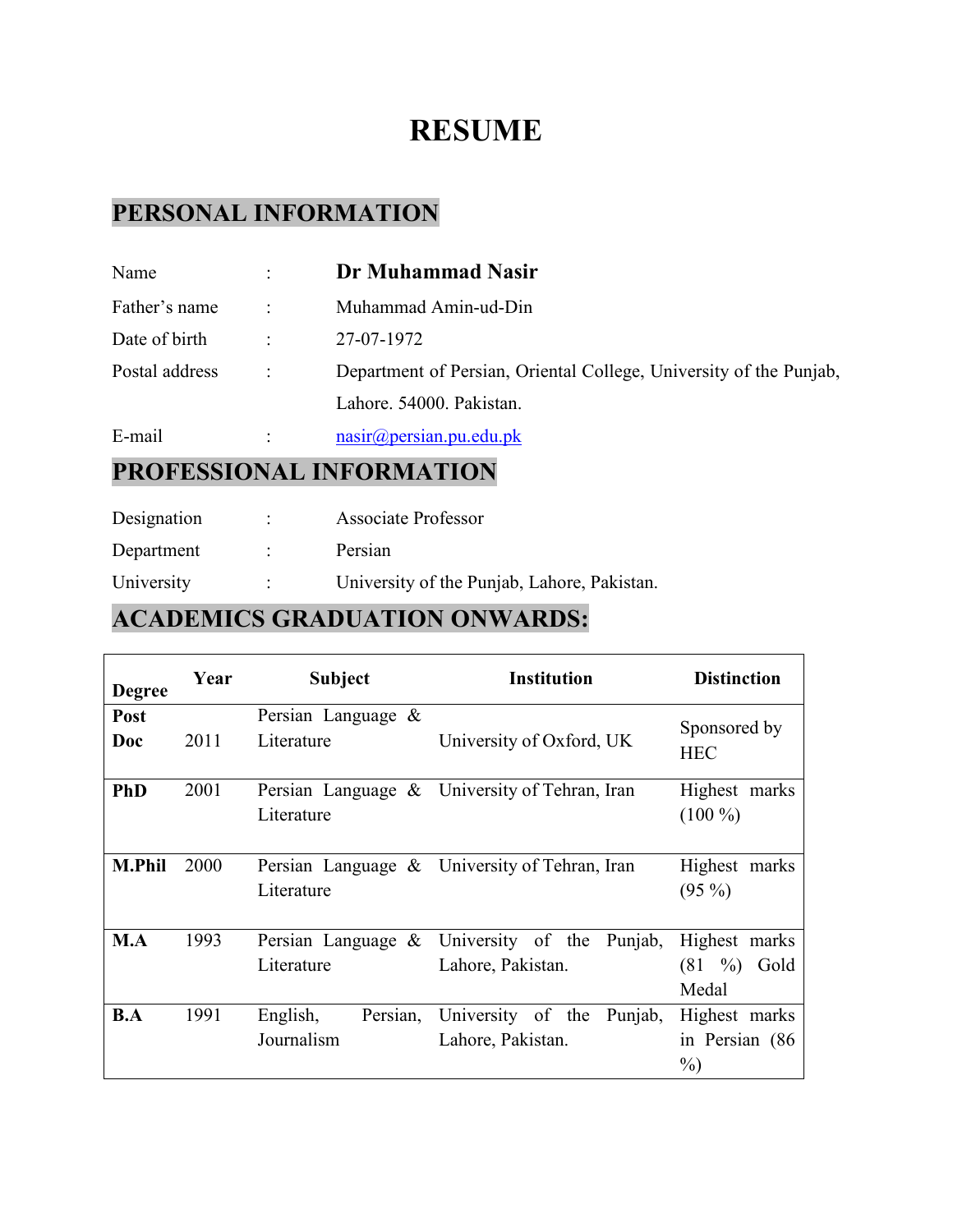### **TEACHING/RESEARCH EXPERIENCE:**

| Sr.            | <b>Period</b>               |                        |                                  | Level/Class       | <b>Institution</b>                                 |
|----------------|-----------------------------|------------------------|----------------------------------|-------------------|----------------------------------------------------|
| No.            | To<br><b>From</b>           | <b>Designation</b>     | <b>Subject</b>                   |                   |                                                    |
| $\mathbf{1}$   | Since<br>October 4,<br>2009 | Associate<br>Professor | Persian Language<br>& Literature | M.A, MPhil<br>PhD | University of the Punjab,<br>Lahore, Pakistan      |
| $\overline{2}$ | $21.03.03$ to<br>03.10.09   | Assistant<br>Professor | Persian Language<br>& Literature | M.A, MPhil<br>PhD | University of the Punjab,<br>Lahore, Pakistan      |
| 3              | 13.09.01 to<br>20.03.03     | Lecturer               | Persian Language<br>& Literature | M.A, MPhil<br>PhD | University of the Punjab,<br>Lahore, Pakistan      |
| $\overline{4}$ | 18.10.97 to<br>12.09.01     | Lecturer               | Persian Language<br>& Literature | M.A               | G.C. University.<br>Lahore.<br>Pakistan.           |
| 5              | 01.04.97 to<br>18.10.97     | Lecturer               | Persian Language<br>& Literature | B.A               | College,<br>Government<br>Pattoki, Pakistan        |
| 6              | 08.08.95 to<br>31.03.97     | Research<br>Scholar    | Persian Language<br>& Literature | Research          | Iranian<br>Cultural<br>Centre,<br>Lahore, Pakistan |

# **BOOKS PUBLISHED:**

| Sr.<br>No.     | Year | <b>Title</b>             | Name of publisher & address           |
|----------------|------|--------------------------|---------------------------------------|
| $\mathbf{1}$   | 2007 | اقبال شناسي (كتاب۴)      | Iqbal Academy Pakistan                |
|                |      | Iqbal Studies Book-4     |                                       |
|                |      | اقبال شناسی (کتاب ۳)     | Iqbal Academy Pakistan                |
| $\overline{2}$ | 2005 | Iqbal Studies Book-3     |                                       |
|                |      | شعری کہ زندگی است        | Persian Department, University of the |
| 3              | 2004 | The poetry which is life | Punjab, Lahore, Pakistan.             |
|                |      | اقبال شناسی (کتاب ۲)     | Iqbal Academy Pakistan                |
| 4              | 2003 | Iqbal Studies Book-2     |                                       |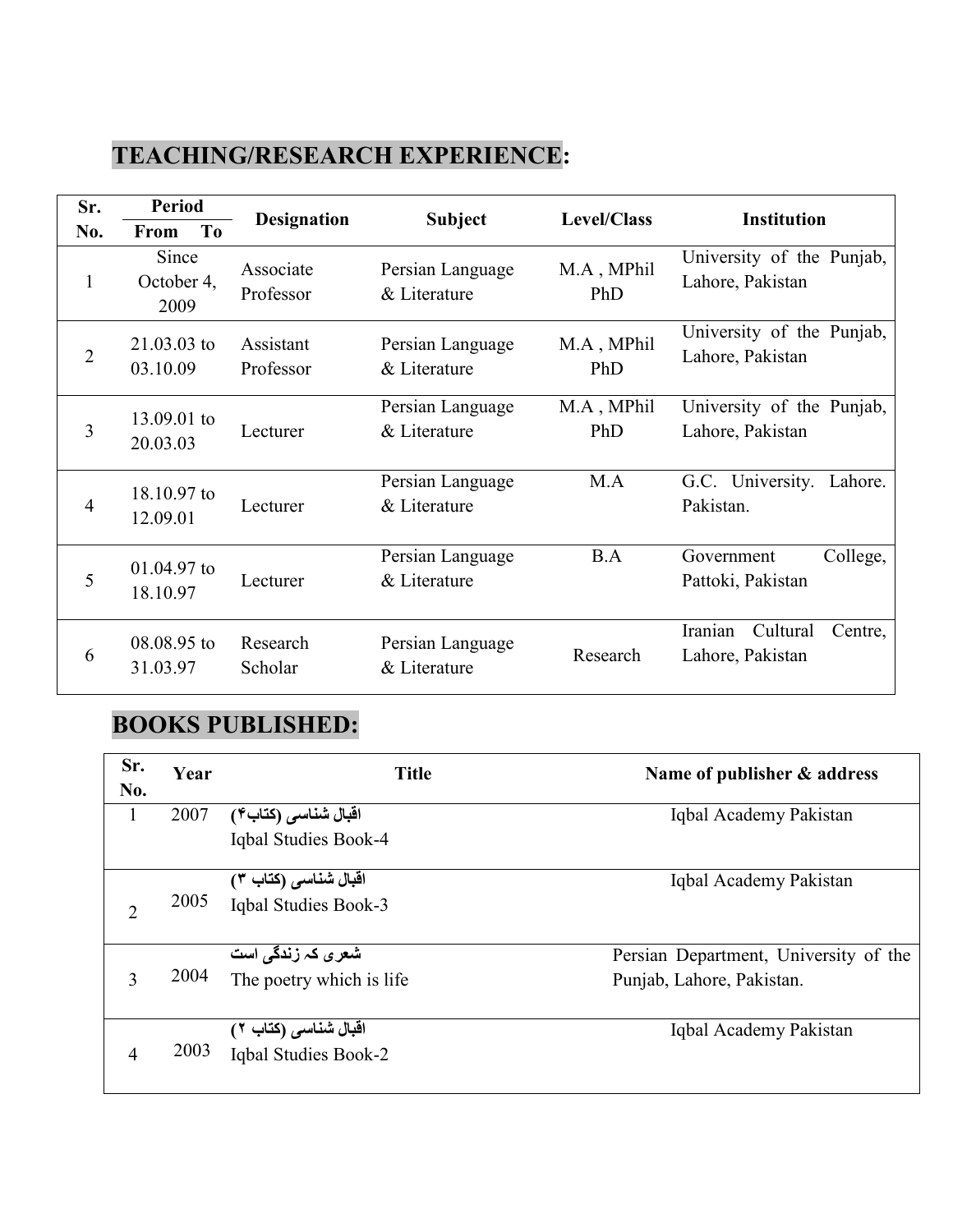|             | 2003 | اقبال شناسي (كتاب ١)<br>Iqbal Studies Book-1                                                                | Iqbal Academy Pakistan        |
|-------------|------|-------------------------------------------------------------------------------------------------------------|-------------------------------|
| $\mathbf b$ | 2003 | تحول موضوع و معنا در شعر معاصر<br>Evolution of thoughts and<br>themes<br>1n<br>contemporary Persian poetry. | Nashr e Nishane, Tehran, Iran |

# **RESEARCH PAPERS PUBLISHED:**

| Sr.                     | Year | <b>Title of Paper</b>                                                                                      | <b>Complete Name of the</b>                                                                                                                                                          | Vol. | Page No.<br><b>Issue</b> |      |                |
|-------------------------|------|------------------------------------------------------------------------------------------------------------|--------------------------------------------------------------------------------------------------------------------------------------------------------------------------------------|------|--------------------------|------|----------------|
| No.                     |      |                                                                                                            | journal & address                                                                                                                                                                    | No.  | No.                      | From | T <sub>o</sub> |
| $\mathbf{1}$            | 2010 | The Traces of Ancient Iran<br>in the Poetry of Ahmad<br>Shamlou                                            | سفينہ، ينجاب يونيورسٹي، لاهور<br>Safeeneh, University of the<br>Punjab, Lahore, Pakistan.<br><b>HEC's Recognized</b><br><b>Research Journal</b>                                      | 08   | 08                       | 15   | 34             |
| $\overline{2}$          | 2010 | شاهنامۂ فردوسی اور شفیعی کدکنی<br>کی شاعر ی<br>Shahnameh of Ferdowsi &<br>the Poetry of Shafiee<br>Kadkani | اورينٿل کالج ميگزين، پنجاب<br>يونيورسڻي، لاهور<br>Oriental College Magazine,<br>University of the Punjab,<br>Lahore, Pakistan.<br><b>HEC's Recognized</b><br><b>Research Journal</b> | 85   | 315                      | 143  | 156            |
| $\overline{\mathbf{3}}$ | 2010 | عبدالرحمل جامي، عارف جام<br>Abdul Rahman Jami,<br>The Saint of Heraat                                      | کھوج، پنجاب يونيورسڻ <i>ی</i> لاهور<br>KHOJ, University of the<br>Punjab, Lahore, Pakistan.<br><b>HEC's Recognized</b><br><b>Research Journal</b>                                    | 32   | 64                       | 145  | 167            |
| 4                       | 2009 | راههای ترویج فارسی در شبہ<br>قاره<br>Persian in Subcontinent                                               | مجموعہَ مقالات ششمین مجمع بین<br>المللي استادان زبان و ادبيات<br>فارسى                                                                                                               |      |                          | 945  | 958            |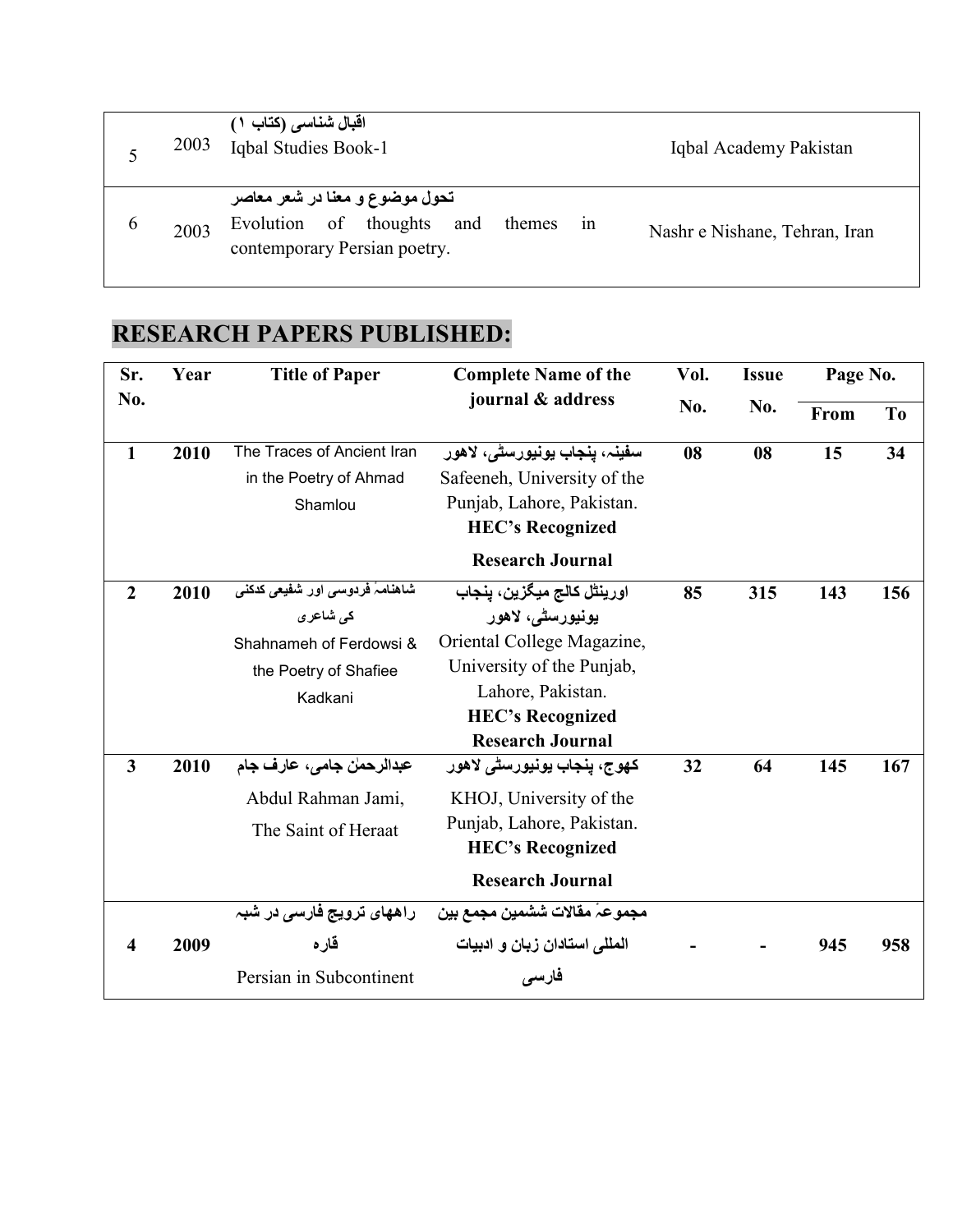| 5              | 2009 | بافت انديشہ در شعر فروغ    | اورينڻل کالج ميگزين، پنجاب                             | 84 | 314 | 95  | 112 |
|----------------|------|----------------------------|--------------------------------------------------------|----|-----|-----|-----|
|                |      | فرخزاد                     | يونيورسڻي، لاهور                                       |    |     |     |     |
|                |      | Fabric of thoughts in the  | Oriental College Magazine,                             |    |     |     |     |
|                |      | Poetry of Forough          | University of the Punjab,                              |    |     |     |     |
|                |      | Farrokhzad                 | Lahore, Pakistan.                                      |    |     |     |     |
|                |      |                            | <b>HEC's Recognized</b>                                |    |     |     |     |
|                |      |                            | <b>Research Journal</b>                                |    |     |     |     |
| 6              | 2009 | مسعود سعد سلمان، شاعر      | مجلہ تحقیق، پنجاب یونیورسٹی،                           | 30 | 77  | 39  | 62  |
|                |      | زندان                      | لاهور                                                  |    |     |     |     |
|                |      | Mas'ud Sa'ad Salman,       | Majallah-e-Tahqiq,                                     |    |     |     |     |
|                |      | The Poet of Prison         | University of the Punjab,                              |    |     |     |     |
|                |      |                            | Lahore, Pakistan.                                      |    |     |     |     |
|                |      |                            | <b>HEC's Recognized</b><br><b>Research Journal</b>     |    |     |     |     |
| $\overline{7}$ | 2009 | فارسي و ياكستان            | مجلہ تحقيق، ينجاب يونيورسٹي،                           | 30 | 76  | 105 |     |
|                |      | Persian and Pakistan       | لاهور                                                  |    |     |     | 118 |
|                |      |                            | Tahqiq, University of the                              |    |     |     |     |
|                |      |                            | Punjab, Lahore, Pakistan.                              |    |     |     |     |
|                |      |                            | <b>HEC's Recognized</b>                                |    |     |     |     |
|                |      |                            | <b>Research Journal</b>                                |    |     |     |     |
| 8              | 2009 | بیدل، سبک هندی کا ممتاز    | مجلہ تحقیق، ینجاب یونیورسٹی،                           | 30 | 75  | 65  | 94  |
|                |      | ترين شاعر                  | لاهور                                                  |    |     |     |     |
|                |      |                            | Tahqiq, University of the                              |    |     |     |     |
|                |      | Bedil, The most            | Punjab, Lahore, Pakistan.                              |    |     |     |     |
|                |      | prominent poet of          | <b>HEC's Recognized</b>                                |    |     |     |     |
|                |      | Indian Style Persian       | <b>Research Journal</b>                                |    |     |     |     |
|                |      | Poetry                     |                                                        |    |     |     |     |
| 9              | 2009 | جدید مزاحمتی ایرانی شاعر ی | مجلہ تحقیق، پنجاب یونیورسٹی،                           | 30 | 74  | 81  | 93  |
|                |      | یر ایک نظر                 | لاهور                                                  |    |     |     |     |
|                |      | An Overview of the         | Tahqiq, University of the<br>Punjab, Lahore, Pakistan. |    |     |     |     |
|                |      | Modern Resistant           | <b>HEC's Recognized</b>                                |    |     |     |     |
|                |      |                            | <b>Research Journal</b>                                |    |     |     |     |
|                |      | Iranian Poetry             |                                                        |    |     |     |     |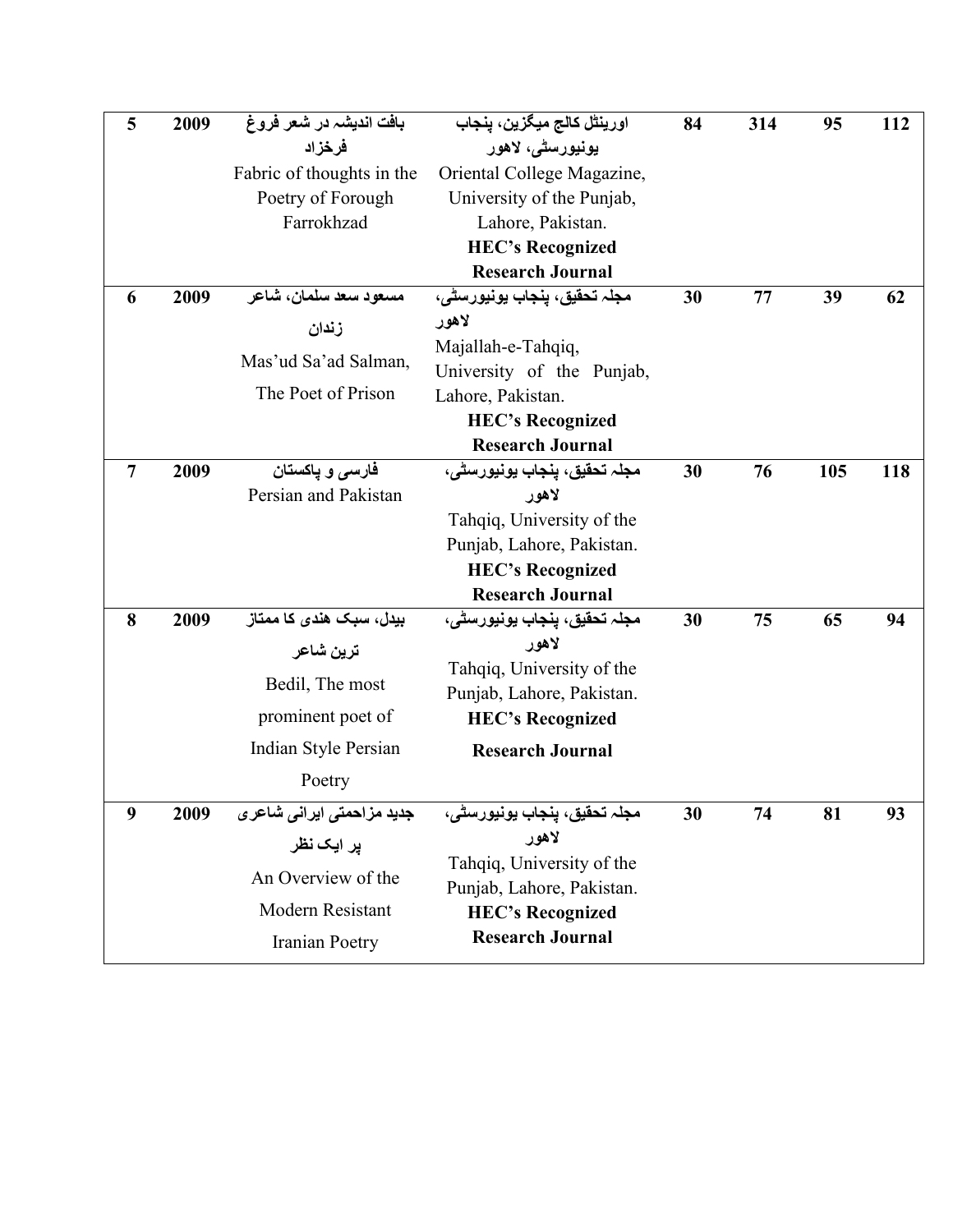| 10 | 2009 | رنگ مقاومت در شعر جدید                    | اورينٿل کالج ميگزين، پنجاب                              | 84 | $111 -$ | 73  | 88  |
|----|------|-------------------------------------------|---------------------------------------------------------|----|---------|-----|-----|
|    |      | فارسى                                     | يونيورسڻي، لاهور                                        |    | 112     |     |     |
|    |      | The Shades of                             | Oriental College Magazine,                              |    |         |     |     |
|    |      | Resistance in Modern                      | University of the Punjab,<br>Lahore, Pakistan.          |    |         |     |     |
|    |      | Persian Poetry                            | <b>HEC's Recognized</b>                                 |    |         |     |     |
|    |      |                                           | <b>Research Journal</b>                                 |    |         |     |     |
| 11 | 2009 | مطالعۂ تطبیقی آثار مهدی                   | سفينہ، پنجاب يونيورسٹی، لاهور                           | 07 | 07      | 54  | 77  |
|    |      | اخوان ثالث و فيض احمد فيض                 | Safeeneh, University of the                             |    |         |     |     |
|    |      | A Comparative Study of                    | Punjab, Lahore, Pakistan.                               |    |         |     |     |
|    |      | the works of Akhawan                      | <b>HEC's Recognized</b><br><b>Research Journal</b>      |    |         |     |     |
|    |      | and Faiz Ahmad Faiz                       |                                                         |    |         |     |     |
|    |      |                                           |                                                         |    |         |     |     |
| 12 | 2009 | Faghani, the                              | Journal of South Asian                                  | 24 | 01      | 152 | 163 |
|    |      | <b>Fascinator of South</b>                | Studies, Centre for South                               |    |         |     |     |
|    |      | <b>Asian Persian Poets</b>                | Asian Studies, University of                            |    |         |     |     |
|    |      |                                           | the Punjab, Lahore.                                     |    |         |     |     |
|    |      |                                           | <b>HEC's Recognized</b>                                 |    |         |     |     |
|    |      |                                           | <b>Research Journal</b>                                 |    |         |     |     |
| 13 | 2008 | تحول صورت و زبان در شعر                   | سفینہ، پنجاب یونیورسٹ <i>ی</i> ، لاھور                  | 6  | 6       | 23  | 36  |
|    |      | فروغ فرخزاد                               | Safeeneh, University of the                             |    |         |     |     |
|    |      | The Evolution of                          | Punjab, Lahore, Pakistan.                               |    |         |     |     |
|    |      | <b>Structure and Language</b>             | <b>HEC's Recognized</b>                                 |    |         |     |     |
|    |      |                                           | <b>Research Journal</b>                                 |    |         |     |     |
|    |      | in the Poetry of Forough                  |                                                         |    |         |     |     |
|    |      | Farrokhzad                                |                                                         |    |         |     |     |
| 14 | 2008 | جدید فارس <i>ی</i> شاعر <i>ی</i> میں هیأت | مجلہ تحقیق، پنجاب یونیورسٹی،                            | 30 | 73      | 41  | 50  |
|    |      | کی تبدیلیاں                               | لاهور                                                   |    |         |     |     |
|    |      | The Changes in                            | Oriental College Magazine,<br>University of the Punjab, |    |         |     |     |
|    |      | <b>Structure of Modern</b>                | Lahore, Pakistan.                                       |    |         |     |     |
|    |      | Persian Poetry                            | <b>HEC's Recognized</b>                                 |    |         |     |     |
|    |      |                                           | <b>Research Journal</b>                                 |    |         |     |     |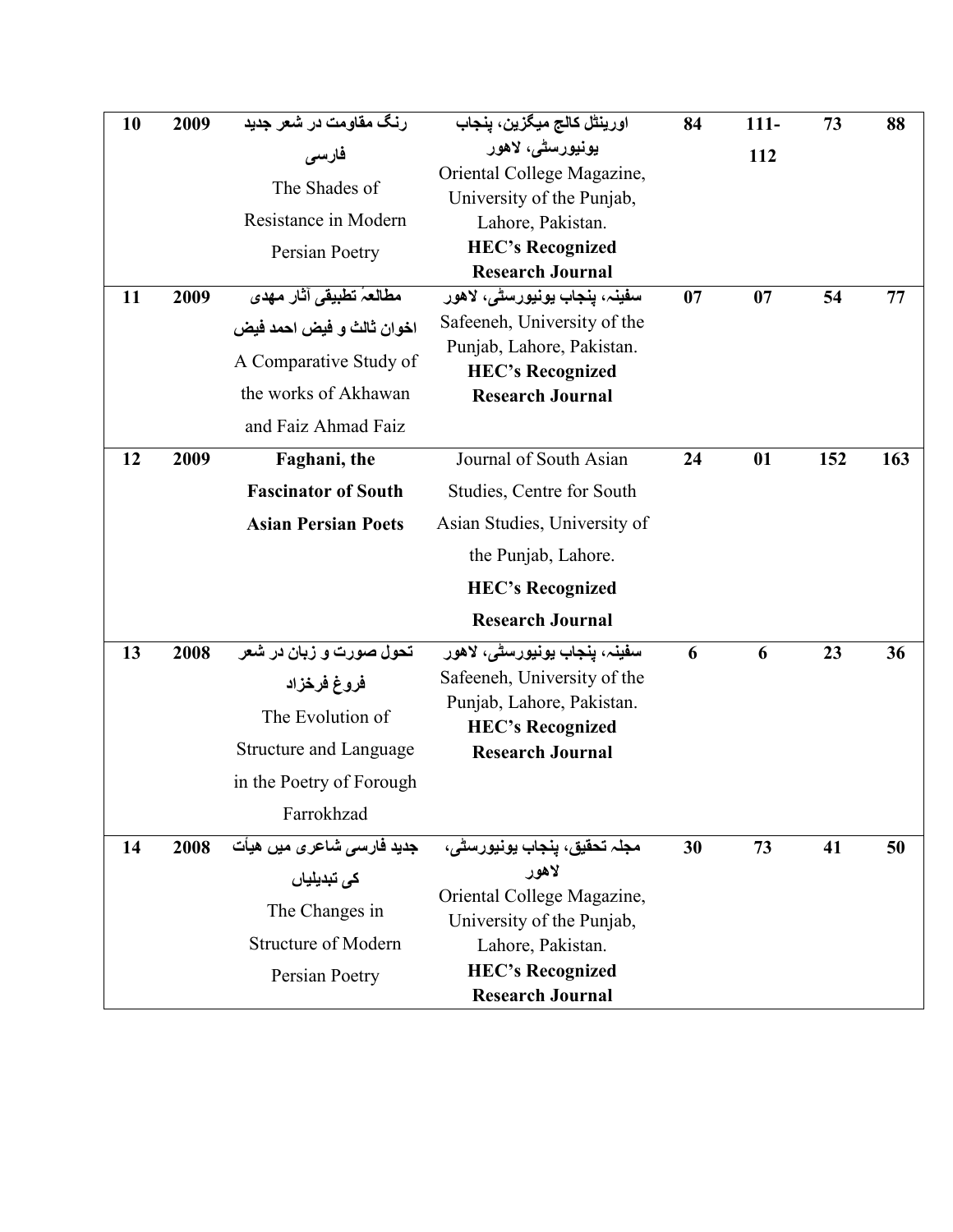| 15 | 2008 | <b>The Constitutional</b>                                       | اورينڻل کالج ميگزين، پنجاب                                                   | 44 | 309-    | 35  | 44  |
|----|------|-----------------------------------------------------------------|------------------------------------------------------------------------------|----|---------|-----|-----|
|    |      | <b>Movement and its</b>                                         | يونيورسڻي، لاهور                                                             |    | 310     |     |     |
|    |      | <b>Impact on Persian</b>                                        | Oriental College Magazine,                                                   |    |         |     |     |
|    |      |                                                                 | University of the Punjab,                                                    |    |         |     |     |
|    |      | <b>Poetry</b>                                                   | Lahore, Pakistan.                                                            |    |         |     |     |
|    |      |                                                                 | <b>HEC's Recognized</b><br><b>Research Journal</b>                           |    |         |     |     |
| 16 | 2005 |                                                                 | اورينٿل کالج ميگزين، پنجاب                                                   | 80 | $297 -$ | 89  | 106 |
|    |      | ساختار شعر سهراب سپهری<br>يونيورسڻي، لاهور The Structure of the |                                                                              |    |         |     |     |
|    |      | of<br>Poetry                                                    | Sohrab Oriental College Magazine,                                            |    | 298     |     |     |
|    |      | Sepehri                                                         | University of the Punjab,                                                    |    |         |     |     |
|    |      |                                                                 | Lahore, Pakistan.                                                            |    |         |     |     |
|    |      |                                                                 | HEC's<br>Recognized                                                          |    |         |     |     |
|    |      |                                                                 | <b>Journal</b>                                                               |    |         |     |     |
| 17 | 2005 | تصاویر و صنایع در هشت                                           | سفينہ، ينجاب يونيورسٹي، لاهور                                                | 03 | 03      | 129 | 137 |
|    |      | كتاب                                                            | Safeeneh, University of the                                                  |    |         |     |     |
|    |      | The<br>Imagery<br>and                                           | Punjab, Lahore, Pakistan.                                                    |    |         |     |     |
|    |      | Rhetoric in Hasht Ketab                                         | HEC's<br>Recognized                                                          |    |         |     |     |
|    |      |                                                                 | Journal                                                                      |    |         |     |     |
| 18 | 2004 | تاثير حافظ در غزل گويان سند                                     | سفینہ، پنجاب یونیورس <del>ٹی</del> ، لاھور                                   | 02 | 02      | 187 | 201 |
|    |      | The Influence of Hafiz                                          | Safeeneh, University of the                                                  |    |         |     |     |
|    |      | on the Poets of Sindh                                           | Punjab, Lahore, Pakistan.                                                    |    |         |     |     |
|    |      |                                                                 | HEC's<br>Recognized                                                          |    |         |     |     |
|    |      |                                                                 | <b>Journal</b>                                                               |    |         |     |     |
| 19 | 2003 | بر رسی تصاویر کنایی و هنری                                      | سفينہ، ينجاب يونيورسٹی، لاهور                                                | 01 | 01      | 19  | 34  |
|    |      | در شعر نیما                                                     |                                                                              |    |         |     |     |
|    |      | Analysis of symbolic                                            | Safeeneh, University of the                                                  |    |         |     |     |
|    |      | the poetry of Nima                                              | and artistic imagery in Punjab, Lahore, Pakistan.<br><b>HEC's Recognized</b> |    |         |     |     |
|    |      |                                                                 | Journal                                                                      |    |         |     |     |
| 20 | 2007 | فارسی زبان کی تاریخ اور                                         | ايران شناسي، لاهور، پاكستان                                                  | 10 | 20      | 27  | 40  |
|    |      | پاکستان کے لیے  اس کی                                           | Iran<br>Shenasi, Lahore,                                                     |    |         |     |     |
|    |      | ضرورت واهميت                                                    | Pakistan                                                                     |    |         |     |     |
|    |      | The history of Persian                                          |                                                                              |    |         |     |     |
|    |      | language<br>and<br>its                                          |                                                                              |    |         |     |     |
|    |      | importance and need for                                         |                                                                              |    |         |     |     |
|    |      | Pakistan                                                        |                                                                              |    |         |     |     |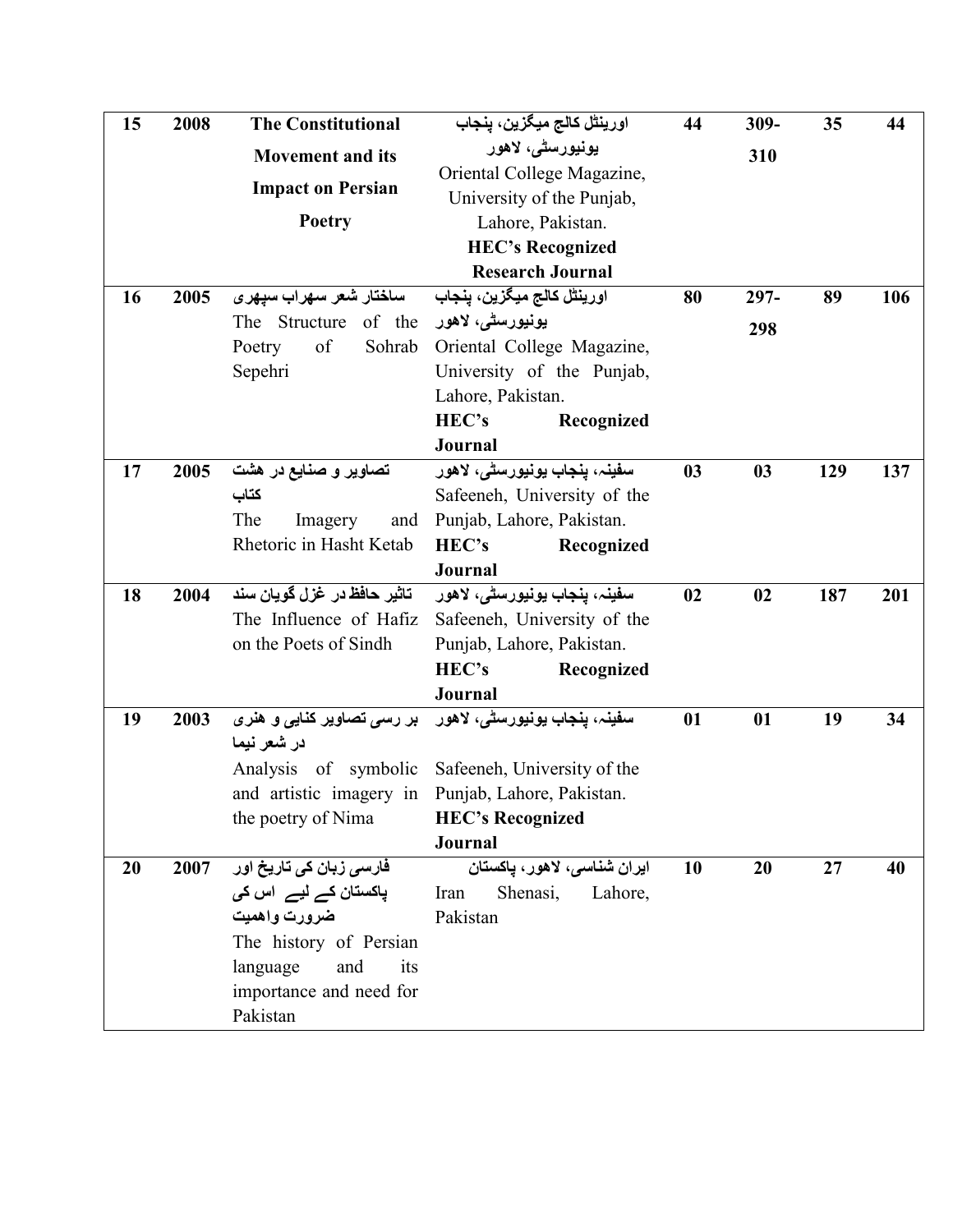| 21 | 2002 | نامہ پارسی، تھران، ایران۔ معانی در شعر مہدی اخوان       |                                                  | 07           | 24           | 115 | 148        |
|----|------|---------------------------------------------------------|--------------------------------------------------|--------------|--------------|-----|------------|
|    |      | ثالث                                                    | Name e Parsi, Tehran, Iran.                      |              |              |     |            |
|    |      | Themes in the Poetry of<br>Mahdi Akhawan Salis          |                                                  |              |              |     |            |
|    |      | صورت در شعر مهدی اخوان                                  |                                                  |              |              |     |            |
|    |      | ثالث                                                    |                                                  |              |              |     |            |
| 22 | 2001 | The                                                     | نامہ پارسی، تھران، ایران  structure  of   the    | 06           | 23           | 126 | 146        |
|    |      | of<br>poetry                                            | Mahadi Name e Parsi, Tehran, Iran.               |              |              |     |            |
|    |      | Akhawan Sales                                           |                                                  |              |              |     |            |
|    |      | انقلاب مشروطیت و تحول در                                |                                                  |              |              |     |            |
|    |      | شعر فارسي                                               |                                                  |              |              |     |            |
| 23 | 2001 | Constitutional                                          | نامہ یارسی، تھران، ایران                         | 06           | 22           | 71  | 86         |
|    |      | revolution and evolution<br>in Persian poetry.          | Name e Parsi, Tehran, Iran.                      |              |              |     |            |
|    |      |                                                         |                                                  |              |              |     |            |
|    |      | بحثی در صورت های شعر                                    | نـامہ پارسـی، تـهران، ايران <del>آ</del>         |              |              |     |            |
|    | 2000 | كهن                                                     | Name e Parsi, Tehran, Iran.                      | 06           | 20           | 71  |            |
| 24 |      | Analysis of the structure<br>of<br>classical<br>Persian |                                                  |              |              |     | <b>110</b> |
|    |      | poetry                                                  |                                                  |              |              |     |            |
|    |      |                                                         |                                                  |              |              |     |            |
| 25 |      | عبد اللطيف خان تنها                                     | نامہ پارسی، تھران، ایران                         |              |              |     | 152        |
|    | 2000 | Abdul Latif Khan Tanha                                  | Name e Parsi, Tehran, Iran.                      | 05           | 19           | 143 |            |
|    |      | مترادفات شعر در شعر شفیعی                               | نامہ پارسی، تھران، ایران                         |              |              |     |            |
| 26 | 2000 | Synonyms of "Sher" in                                   | Name e Parsi, Tehran, Iran.                      | 05           | 17           | 127 | 149        |
|    |      | poetry of Shafiee<br>تحول در نثر فا <i>رسی</i>          | نامہ پارسی، تھران، ایران                         |              |              |     |            |
| 27 |      |                                                         | Evolution of Persian Name e Parsi, Tehran, Iran. | 05           | 16           | 40  |            |
|    | 2000 | prose                                                   |                                                  |              |              |     | 82         |
|    |      |                                                         |                                                  |              |              |     |            |
|    |      | واژه در شعر شفیعی                                       | نامہ یارسی، تھران، ایران                         |              |              |     |            |
| 28 | 1999 |                                                         | "Waze" in poetry of Name e Parsi, Tehran, Iran.  | 04           | 15           | 142 | 161        |
|    |      | Shafiee                                                 |                                                  |              |              |     |            |
| 29 | 2007 | اقبال کی فارسی شاعر <i>ی</i>                            | لاهور آرٹس فورم، لاهور، پاکستان                  | $\mathbf{1}$ | $\mathbf{1}$ | 51  | 67         |
|    |      | Iqbal's Persian poetry                                  | Lahore Arts Forum, Lahore,                       |              |              |     |            |
|    |      |                                                         |                                                  |              |              |     |            |
|    |      |                                                         | Pakistan                                         |              |              |     |            |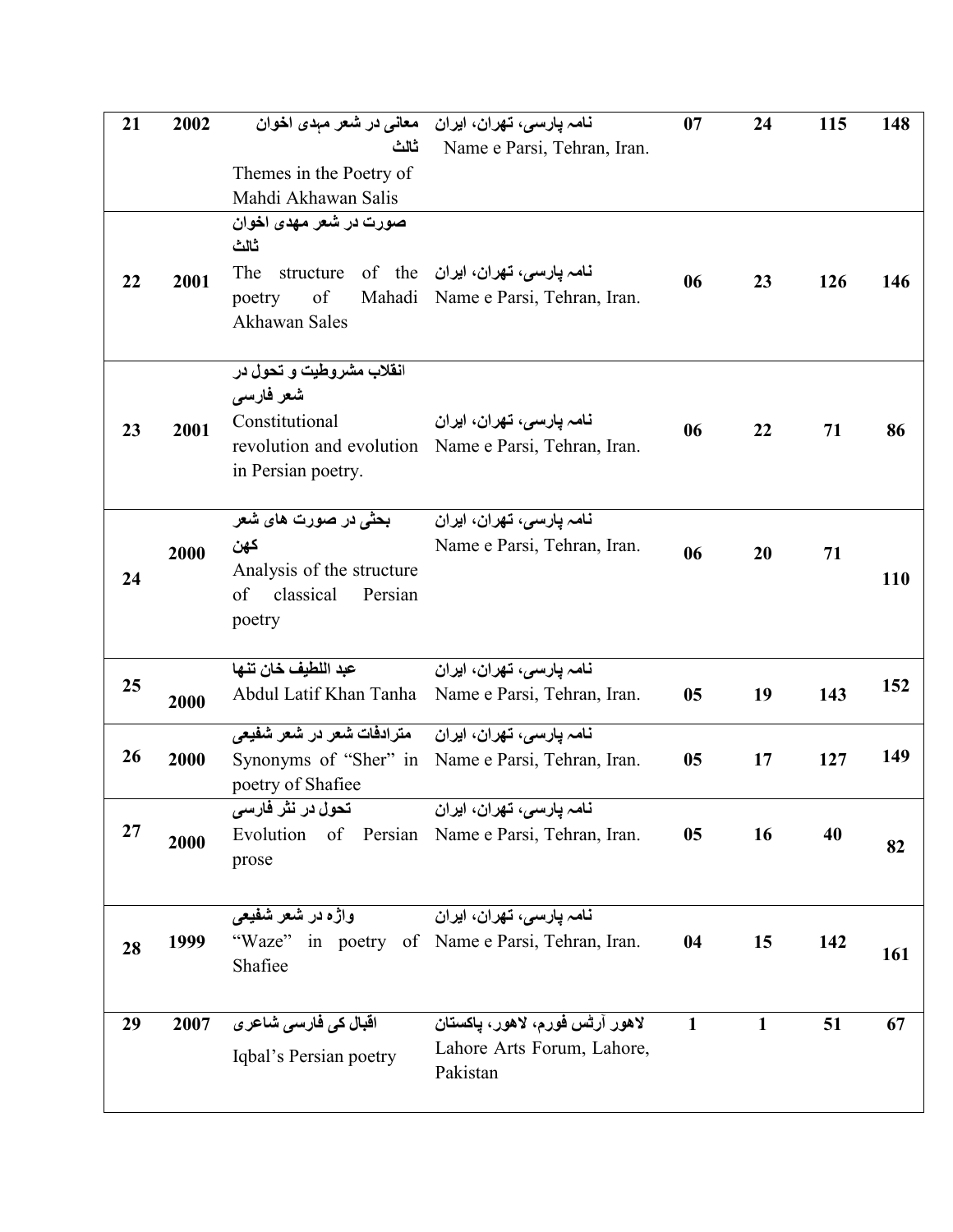| 30 | 2005 | محمد بقايي ماكان، ايک اهم                                                                                                    | مجموعہ مقالات، ينجاب                                                                                                              | $\mathbf{1}$   | 1  | 27  | 61  |
|----|------|------------------------------------------------------------------------------------------------------------------------------|-----------------------------------------------------------------------------------------------------------------------------------|----------------|----|-----|-----|
|    |      | ایرانی اقبال شناس<br>Mohammad<br>Baghai<br>Makan,<br>important<br>an<br>Iranian Iqbal scholar                                | يونيورسڻي، لاهور<br>Collection of Articles of<br>International<br>Seminar,<br>Persian<br>Department,<br>University of the Punjab, |                |    |     |     |
|    |      |                                                                                                                              | Lahore, Pakistan.                                                                                                                 |                |    |     |     |
| 31 | 2005 | مهدي اخوان ثالث، شاعر<br>شكست<br>Mahdi Akhawan Salis,<br>the Poet of Defeat                                                  | ايران شناسي، لاهور، پاكستان<br>Shenasi,<br>Iran<br>Lahore,<br>Pakistan                                                            | 9              | 19 | 108 | 117 |
| 32 | 2005 | ایران شناسی، لاهور، یاکستان مرکزنشر میراث مکتوب، ایک<br>تعارف<br>Markaz Nashr e Miras Iran<br>Maktoob,<br>an<br>introduction | Shenasi,<br>Lahore,<br>Pakistan                                                                                                   | 9              | 19 | 120 | 127 |
| 33 | 2003 | مولانا جلال الدين بلخي<br>Maulana<br>Balkhi                                                                                  | السديد،لاهور، پاکستا <i>ن</i><br>Jalaluddin Al-Sadeed, Lahore,<br>Pakistan.                                                       | 0 <sub>3</sub> | 09 | 123 | 126 |
| 34 | 2006 | فارسی، حلقہ وصل ایران و<br>ياكستان<br>force between Iran and<br>Pakistan.                                                    | ارتباطات فرهنگی، تهران، ایران<br>Persian, the binding Ertebatat Farhangi, Tehran,<br>Iran.                                        |                | 27 | 11  | 16  |
| 35 | 1996 | دين اسلام، شناس نامہ<br>مسلمانان<br><b>Muslims</b>                                                                           | <u>نامہ فرهنگ، تهران، ایران</u><br>Islam, the identity of Name e Farhang, Tehran,<br>Iran.                                        | 03             | 27 | 168 | 177 |

### **CONFERENCES/ SMINARS (Attended in Pakistan)**

| Sr. | Period                  |             | Conference/Seminar        | Paper            | <b>Place &amp; Organizer</b> |  |
|-----|-------------------------|-------------|---------------------------|------------------|------------------------------|--|
| No. | From                    | To          |                           | <b>Presented</b> |                              |  |
|     | $26^{\text{th}}$<br>Feb | $\gamma$ nd | Sub Continent and Persian | The Roots of     | University of the            |  |
|     |                         | Mar         | Societies                 | Persian in Sub   | Punjab & LUMS,               |  |
|     |                         | 2009        |                           | Continent        | Lahore, Pakistan.            |  |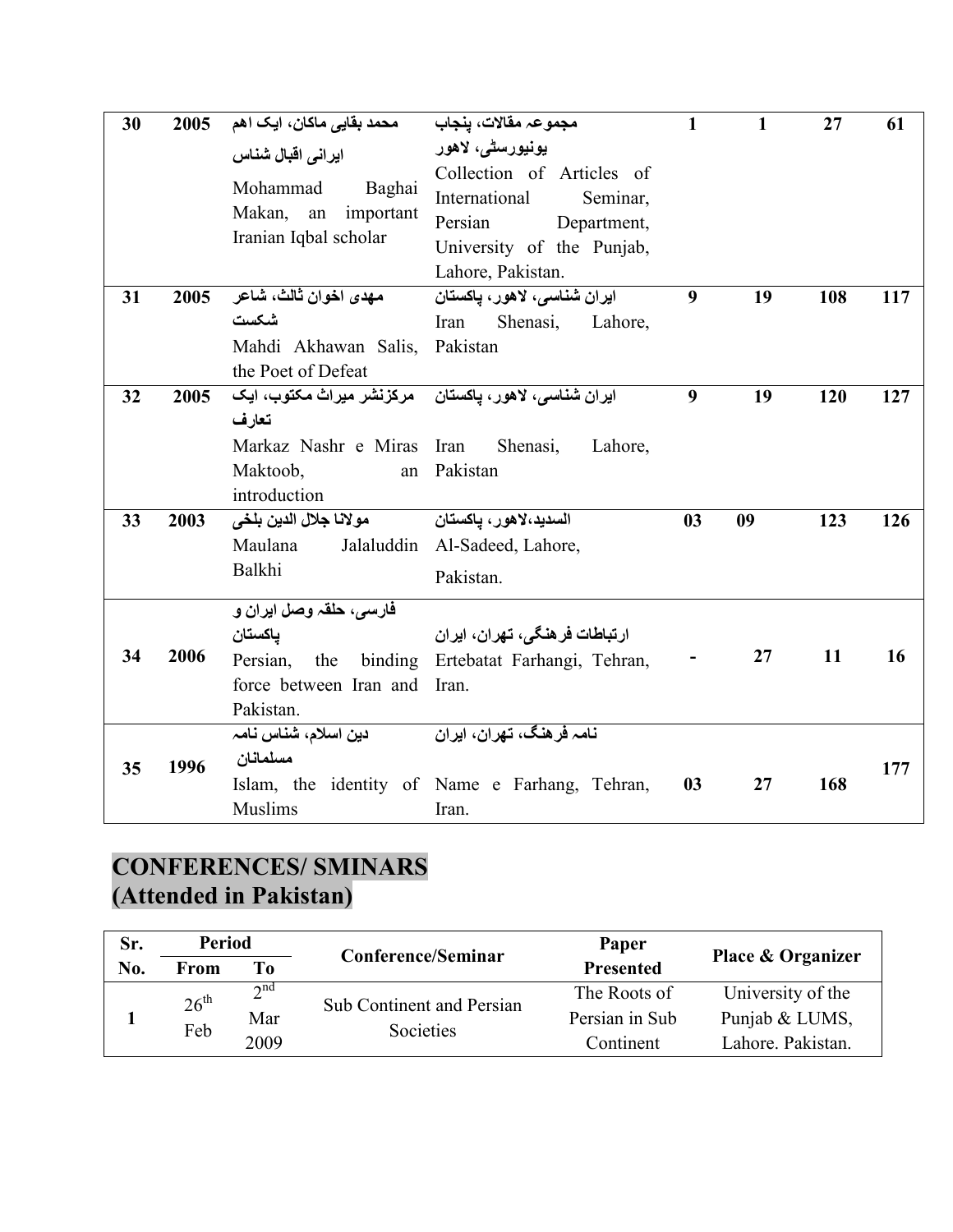| $\boldsymbol{2}$ | $10^{\text{th}}$<br>April<br>2008 | International Conference on<br>Sub-Continent's Contribution to<br>Persian Literature | The Roots of<br>Persian<br>Language in<br>Sub-Continent,<br>An Analysis                                                        | Senate Hall,<br>University of the<br>Punjab, Lahore.<br>Pakistan.                |  |
|------------------|-----------------------------------|--------------------------------------------------------------------------------------|--------------------------------------------------------------------------------------------------------------------------------|----------------------------------------------------------------------------------|--|
| 3                | April 17,2007                     | International Seminar on Rumi                                                        | اقبال، پیرو راستین<br>مولوی<br>Iqbal, The true<br>follower<br>of<br>Rumi                                                       | Seerat Forum, Sialkot,<br>Pakistan.                                              |  |
| $\boldsymbol{4}$ | April 16,2007                     | International<br>Seminar<br>on<br>Contemporary<br>Relevance<br>of<br>Rumi & Iqbal    | انديشہ اقبال و<br>عصر حاضر<br>Iqbal's<br>Thoughts<br>and<br>the<br>Contemporary<br>world.                                      | Iqbal<br>Academy<br>Pakistan & University<br>of the Punjab, Lahore,<br>Pakistan. |  |
| 5                | Nov 12,2006                       | International Seminar on Iqbal's<br>Thoughts & Muslim Ummah                          | اقبال، پيامبر فرداى<br>روشن و تابناک<br>Iqbal,<br>The<br>of<br>Messenger<br><b>Bright Future</b>                               | Seerat Forum, Sialkot,<br>Pakistan.                                              |  |
| 6                | Mar 25,2006                       | International<br>Seminar<br>on<br>Modern Persian Literature                          | ساختار شعر جديد<br>فارسى<br>The<br>Structure<br>of<br>Modern<br>Persian Poetry.                                                | Senate<br>Hall,<br>University<br>the<br>of<br>Punjab,<br>Lahore,<br>Pakistan.    |  |
| 7                | Dec 8,2006                        | International Seminar on Sub-<br>Continent's Persian Literature in<br>Iran           | محمد بقايي ماكان،<br>اقبال شناس مهم<br>ایران<br>Mohammad<br>Baqai<br>Makan,<br>and<br>important<br>Iqbal<br>Iranian<br>Scholar | Senate<br>Hall,<br>University<br>of<br>the<br>Punjab,<br>Lahore,<br>Pakistan.    |  |
| 8                | Dec 24,2005                       | International Seminar on Iqbal's<br>Thoughts & Our Youth                             | پيام اقبال بہ جوانان<br>ما<br>Iqbal's<br>Message to our                                                                        | Seerat Forum, Sialkot,<br>Pakistan                                               |  |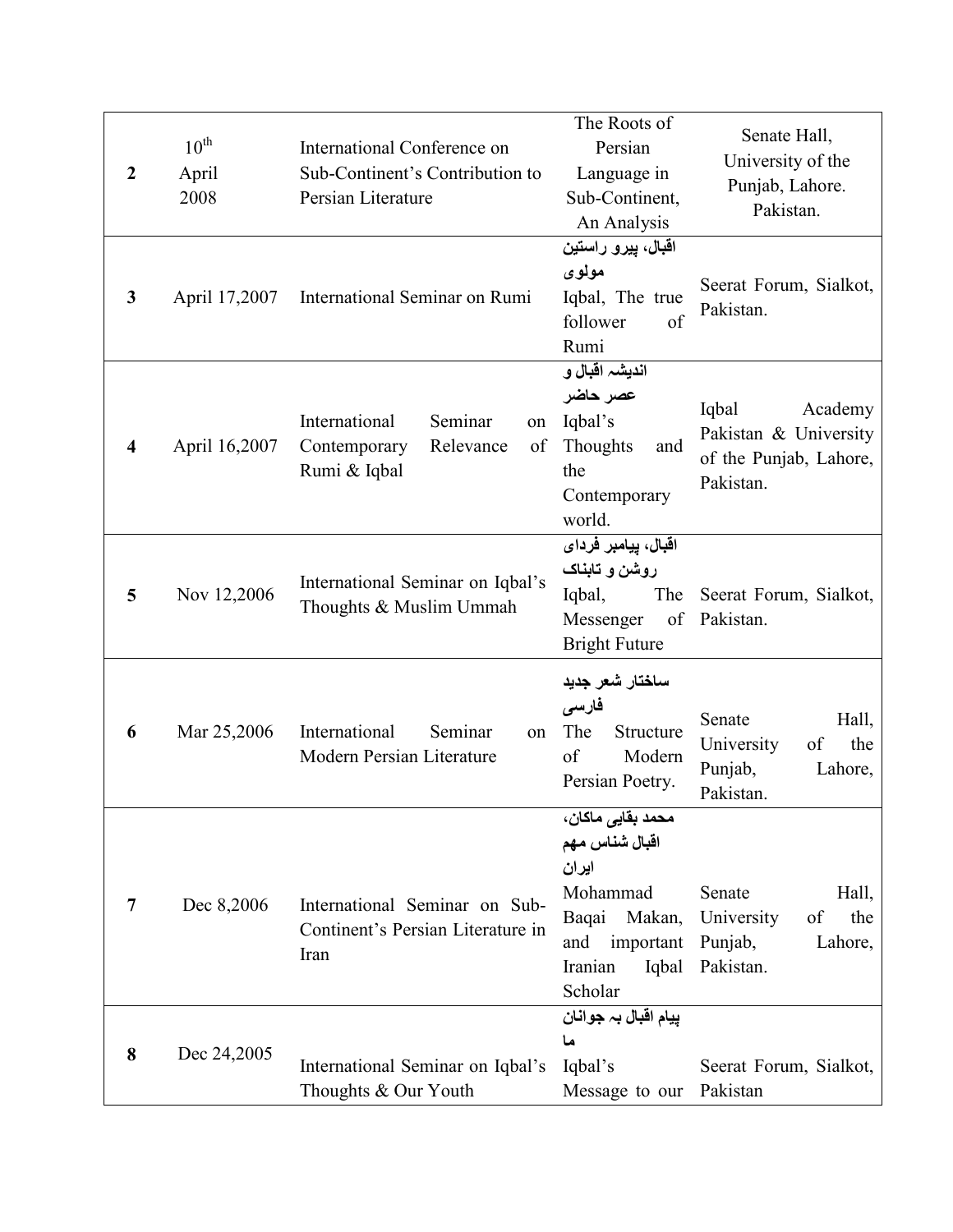|    |                       |                                                                                  | Youth                                                                                                          |                                                                               |
|----|-----------------------|----------------------------------------------------------------------------------|----------------------------------------------------------------------------------------------------------------|-------------------------------------------------------------------------------|
| 9  | Feb 23,2005           | International<br>Seminar<br>on<br>Common Cultural Heritage of<br>Iran & Pakistan | مرکز فرهنگی<br>ميراث مكتوب،<br>معرفى<br>Markaz-e-<br>Farhangi-e-<br>Miras-e-<br>Maktub,<br>An<br>Introduction. | Senate<br>Hall,<br>University<br>the<br>of<br>Punjab,<br>Lahore,<br>Pakistan. |
| 10 | May 17.2005           | International Seminar on Past,<br>Present & Future of Persian in<br>Pakistan.    | اهمیت و ضرورت<br>فارسی برای<br>پاکستان <i>ی</i> ها<br>of<br>Importance<br>Persian<br>for<br>Pakistanis         | Iranian<br>Cultural<br>Lahore,<br>Center,<br>Pakistan                         |
| 11 | $21-25$ April<br>2003 | World Iqbal Congress                                                             | اهمیت و ارزش<br>شعر فارسى اقبال<br>Importance of Iqbal<br>Poetry                                               | Academy<br>Iqbal's Persian Pakistan, Lahore                                   |
| 12 | Dec 18, 2002          | International<br>Conference<br>on<br>Hafiz                                       | امید و رجا در<br>انديشہ حافظ<br>Ray of Hope in Center,<br>the Verses of Pakistan<br>Hafiz                      | Iranian<br>Cultural<br>Peshawar,                                              |

# **CONFERENCES/ SEMINARS (Attended Outside Pakistan)**

| Sr. | <b>Period</b><br>To<br><b>From</b> |  | <b>Conference/Seminar</b>        | Paper                 | Place & Organizer |  |
|-----|------------------------------------|--|----------------------------------|-----------------------|-------------------|--|
| No. |                                    |  |                                  | <b>Presented</b>      |                   |  |
|     |                                    |  |                                  | A Critical            |                   |  |
|     | $22nd$ to $23rd$                   |  | <b>Teaching Persian Language</b> | Analysis of           | Ferdowsi          |  |
| 13  | February 2010                      |  | and Linguistics                  | Persian               | University,       |  |
|     |                                    |  |                                  | <b>Teaching Texts</b> | Mashahd, Iran     |  |
|     |                                    |  |                                  | in Pakistan           |                   |  |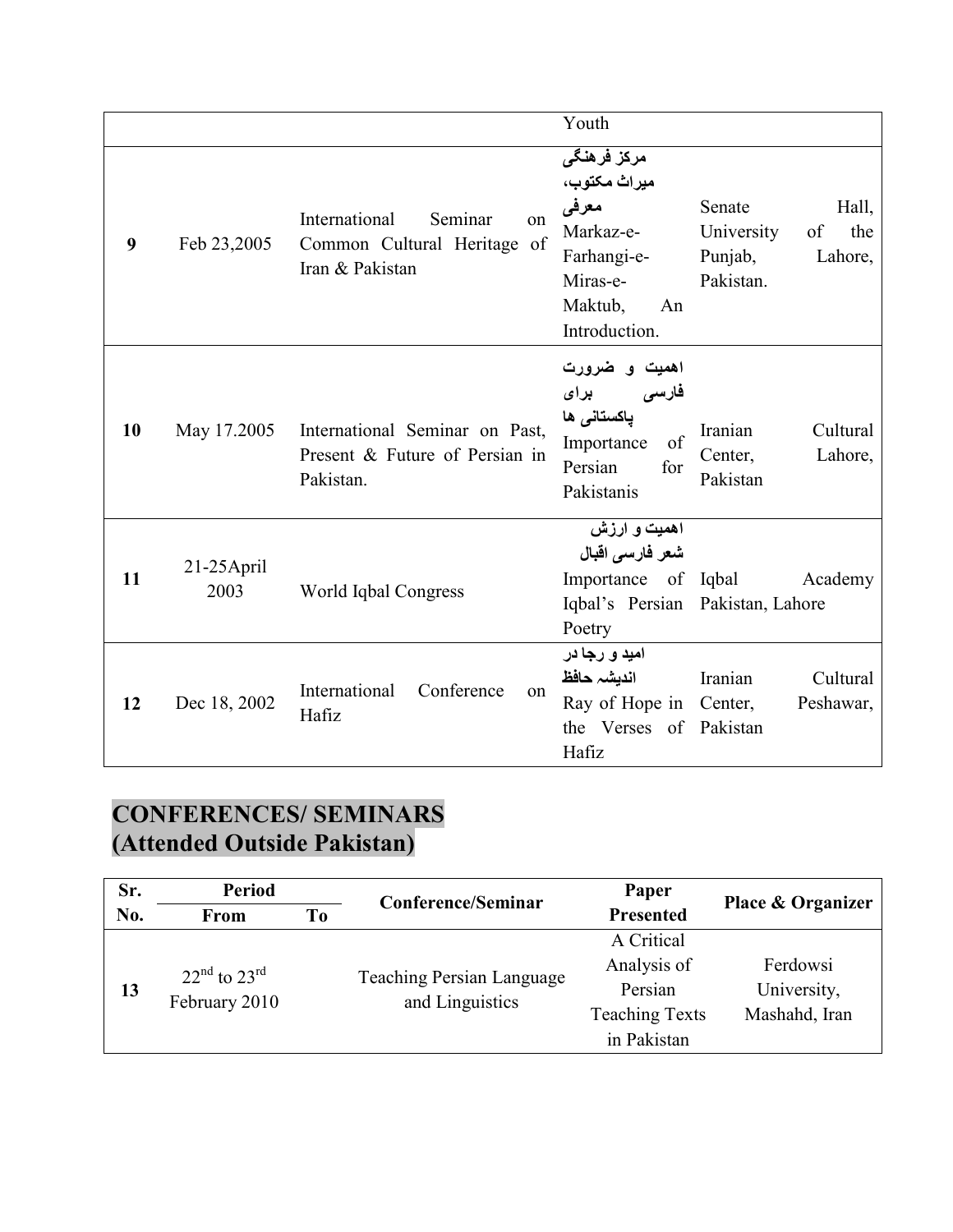|    |                                   |                                                  | The Impact of                                                                           |                                                        |
|----|-----------------------------------|--------------------------------------------------|-----------------------------------------------------------------------------------------|--------------------------------------------------------|
| 14 | $20th$ Jan 2010                   | Globalization and Iranian<br>Civilization        | Iranian Culture<br>& Civilization<br>on Sub-<br>Continent                               | Tarbiat-e-Modarres<br>University, Tehran               |
| 15 | $13^{th} - 15^{th}$ Jan<br>2009   | <b>World Persian Teachers</b><br>Congress        | The Future<br>Prospective of<br>Persian in Sub-<br>Continent                            | Tehran University,<br>Tehran. Iran                     |
| 16 | 14-15 July<br>2008                | The Renaissance of Persian<br>Literature         | Persian<br>Literature in<br>Early Islamic<br>Era                                        | Oxford University,<br><b>United Kingdom</b>            |
| 17 | 17-18 June<br>2008                | Persian Literature in<br>Multilingual India      | The Cultural<br>Influence of<br>Sub-Continent<br>on Persian<br>Literature               | Cambridge<br>University, United<br>Kingdom             |
| 18 | June 16, 2008                     | Iqbal, The Bridge between<br>East and West       | Iqbal's<br>Message & the<br>Contemporary<br>World                                       | SOAS, University<br>of London, United<br>Kingdom       |
| 19 | June 6, 2008                      | Media in the Persian World                       | The Impact of<br>Print and<br>Electronic<br>Media in Iran                               | SOAS. University<br>of London, United<br>Kingdom       |
| 20 | $14-16$<br>February, 2008         | The Tradition of Ghazal in<br>Persian Literature | Faghani, the<br><b>Great Ghazal</b><br>Poet of Indian<br><b>Style Persian</b><br>Poetry | Aligarh Muslim<br>University, Aligarh,<br>India.       |
| 21 | 1 <sup>st</sup><br>December, 2007 | Rumi, the Messenger of Love                      | The influence<br>of Rumi on<br>Sub-<br>continent's<br>Literature                        | UNESCO, Dhaka<br>& University of<br>Dhaka, Bangladesh. |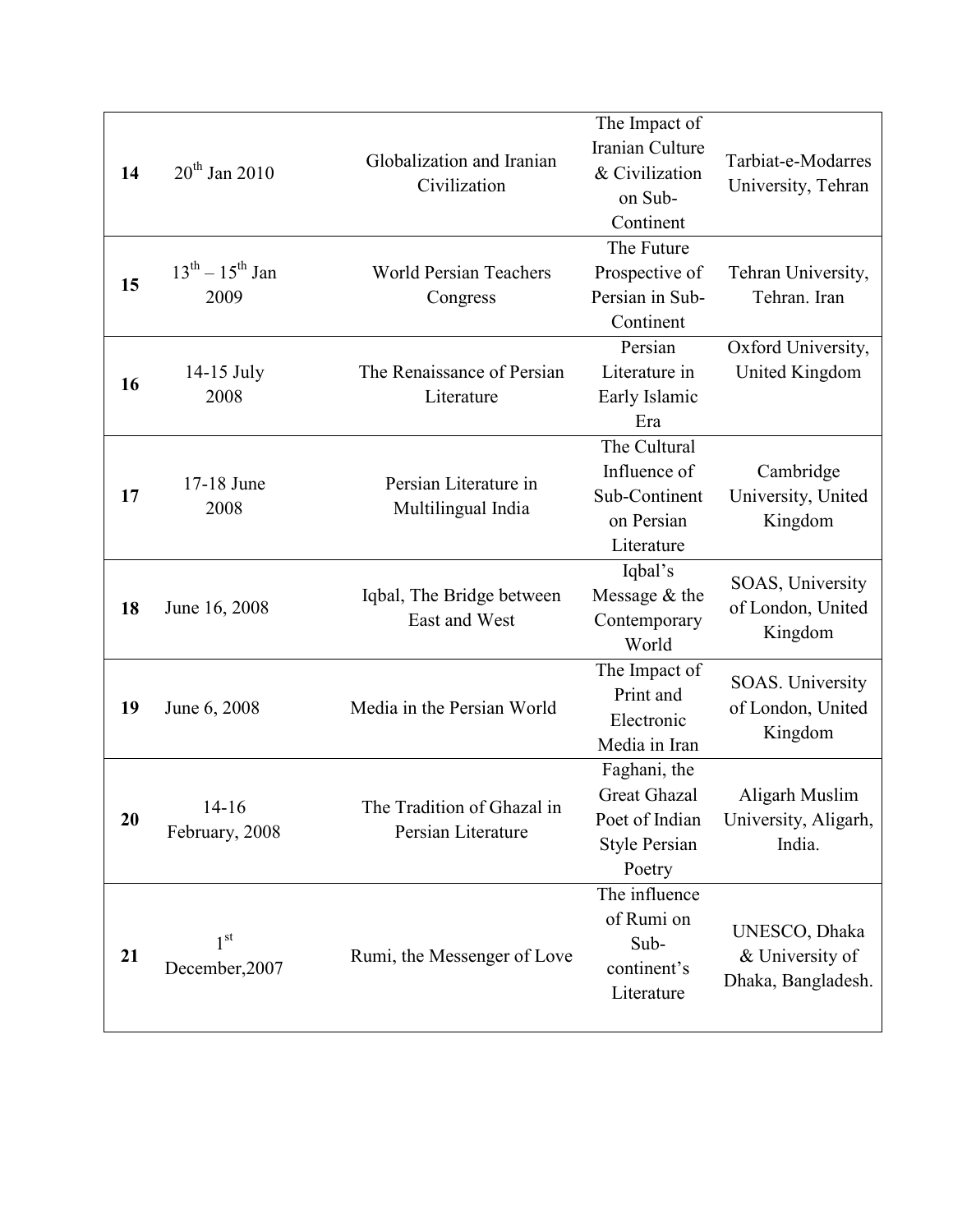| 22       | $12 - 14$<br>November,<br>2007    | 1 <sup>st</sup> International Seminar on<br>Modern Persian Literature | Comparative<br>Study of the<br>Poetry of Faiz<br>Ahmad Faiz &<br>Mahdi<br>Akhawan Salis                                                                                                                         | Tehran University,<br>Theran, Iran.                             |
|----------|-----------------------------------|-----------------------------------------------------------------------|-----------------------------------------------------------------------------------------------------------------------------------------------------------------------------------------------------------------|-----------------------------------------------------------------|
| 23       | 1-2 November,<br>2007             | World Congress on Shams-e-<br>Tabrizi                                 | The Influence<br>of Shams on<br>Moulana                                                                                                                                                                         | Aazad Islamic<br>University, Tabriz,<br>Iran.                   |
| 24       | 28-30 October,<br>2007            | World Congress on Moulana<br>Rumi                                     | The<br>Recognition of<br>Moulana Rumi<br>in Sub-<br>Continent                                                                                                                                                   | UNESCO, Tehran,<br>Iranian Cultural<br>Ministry, Iran.          |
| 25       | Feb 12-17,2007                    | International<br>Congress<br>on<br>Arts of Revolution                 | رنگ مقاومت در<br>شعر جديد فارسى<br>The Colour of<br>Resistance<br>in<br>Modern<br>Persian Poetry                                                                                                                | Iranian Academy of<br>Arts, Tehran, Iran.                       |
| 26       | May 9,2006                        | International<br>Seminar<br>on<br>Maulana Rum                         | مولوی، بزرگترین<br>شاعر عرفان<br>اسلامى<br>Rumi,<br>The<br>greatest Mystic<br>Poet                                                                                                                              | Iranian Ministry of<br>Culture,<br>Tehran,<br>Iran.             |
| 27<br>28 | Oct 17-23,2003<br>May 14-16, 2000 | <b>World Persian Teachers</b><br>Congress                             | دیروز،امروز و<br>فردای فارسی در<br>شبہ قارہ و نقش<br>دانشگاه ينجاب<br>Past, Persent &<br>Future<br>of<br>Persian in Sub-<br>continent<br>and<br>Role<br>of<br>the<br>Punjab<br>University.<br>ایران دوستی اقبال | Iranian Ministry of<br>Education, Tehran,<br>Iran.<br>Tabatabai |
|          |                                   |                                                                       |                                                                                                                                                                                                                 |                                                                 |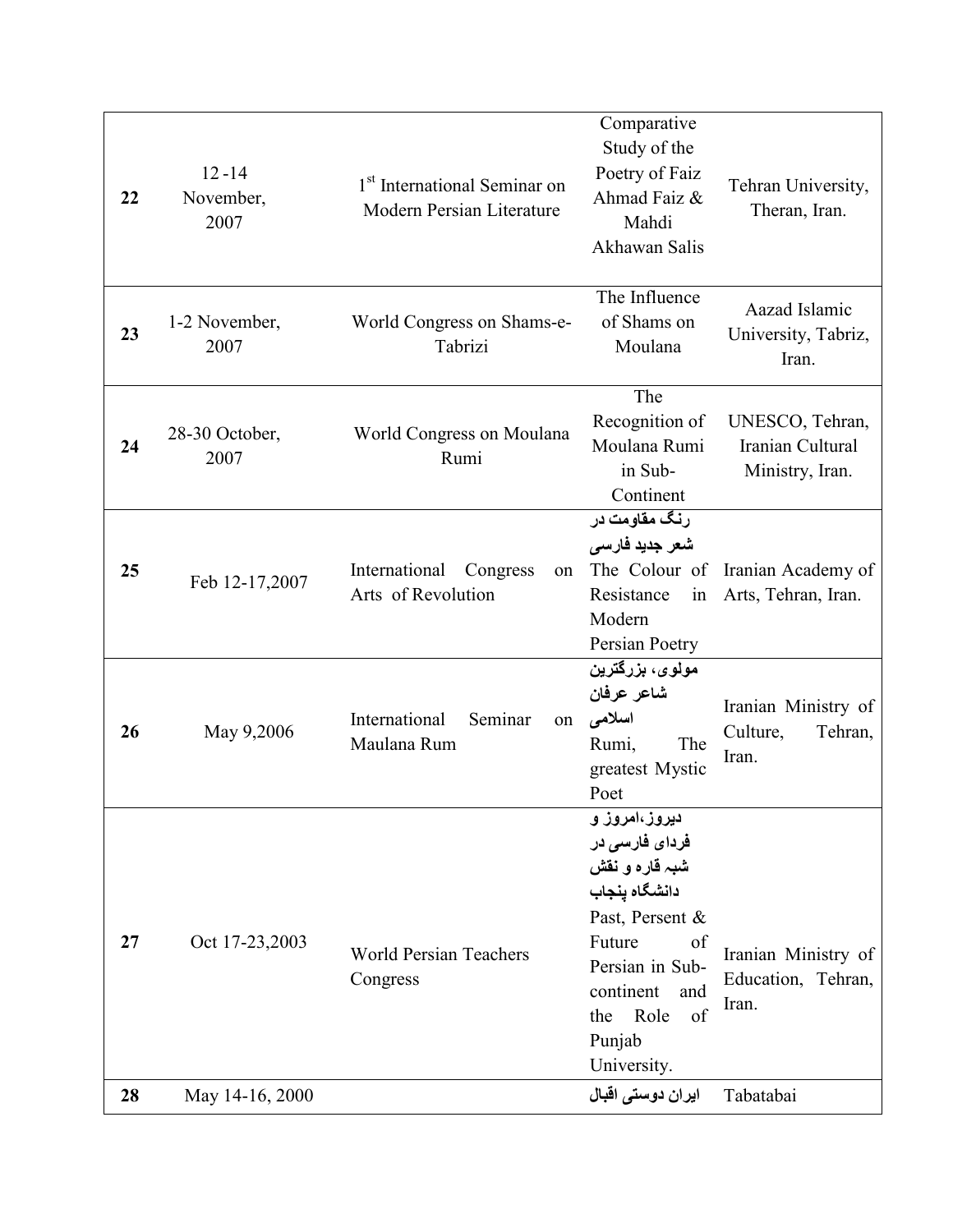|    |                  | International Conference on                                                             | Iqbal's                                                                                                                                             | Love University, Tehran,                  |
|----|------------------|-----------------------------------------------------------------------------------------|-----------------------------------------------------------------------------------------------------------------------------------------------------|-------------------------------------------|
|    |                  | Iqbal                                                                                   | for Iran                                                                                                                                            | Iran.                                     |
| 29 | April 14-15,2000 | International Conference on<br>Sultan Bahoo                                             | تاثير و نفوذ<br>شاعران فارسی در<br>شعر ينجابي سلطان<br>باهو<br>The<br>Influence<br>of Persian Poet<br>Punjabi<br>on<br>Poetry<br>of<br>Sultan Bahu. | Beheshti<br>University, Tehran,<br>Iran.  |
| 30 | Jan 15-18, 2000  | International Conference on<br>Different Shades of Persian<br>Literature                | واژه و مترادفات<br>آن در شعر شفیع <i>ی</i><br>كدكنى<br>Wazeh and its<br>Synonyms<br>1n<br>of<br>Poetry<br>Shafiee<br>Kadkani                        | Tarbiat<br>Modarres<br>University, Tehran |
| 31 | May 23-25, 1995  | International Conference on Ferdowsi, The<br>Ferdowsi's Impact on Persian<br>Literature | فردوسی،<br>بزرگترین حماسہ<br>سراى تاريخ ادبيات<br>Greatest Epic<br>in<br>the<br>Poet<br><b>History</b><br>of<br>Literature                          | Ferdowsi<br>University,<br>Mash'had, Iran |
| 32 | Mar 15-18,1995   | International Conference on<br>Persian<br>Contemporary<br>Literature                    | نقش جلال آل احمد<br>در تحول نثر<br>معاصر<br>The Role of<br>$Al-e-$<br>Jalal<br>Ahmad<br>in<br>Evolution<br>of<br>Contemporary<br>Prose              | Isfahan University,<br>Isfahan, Iran      |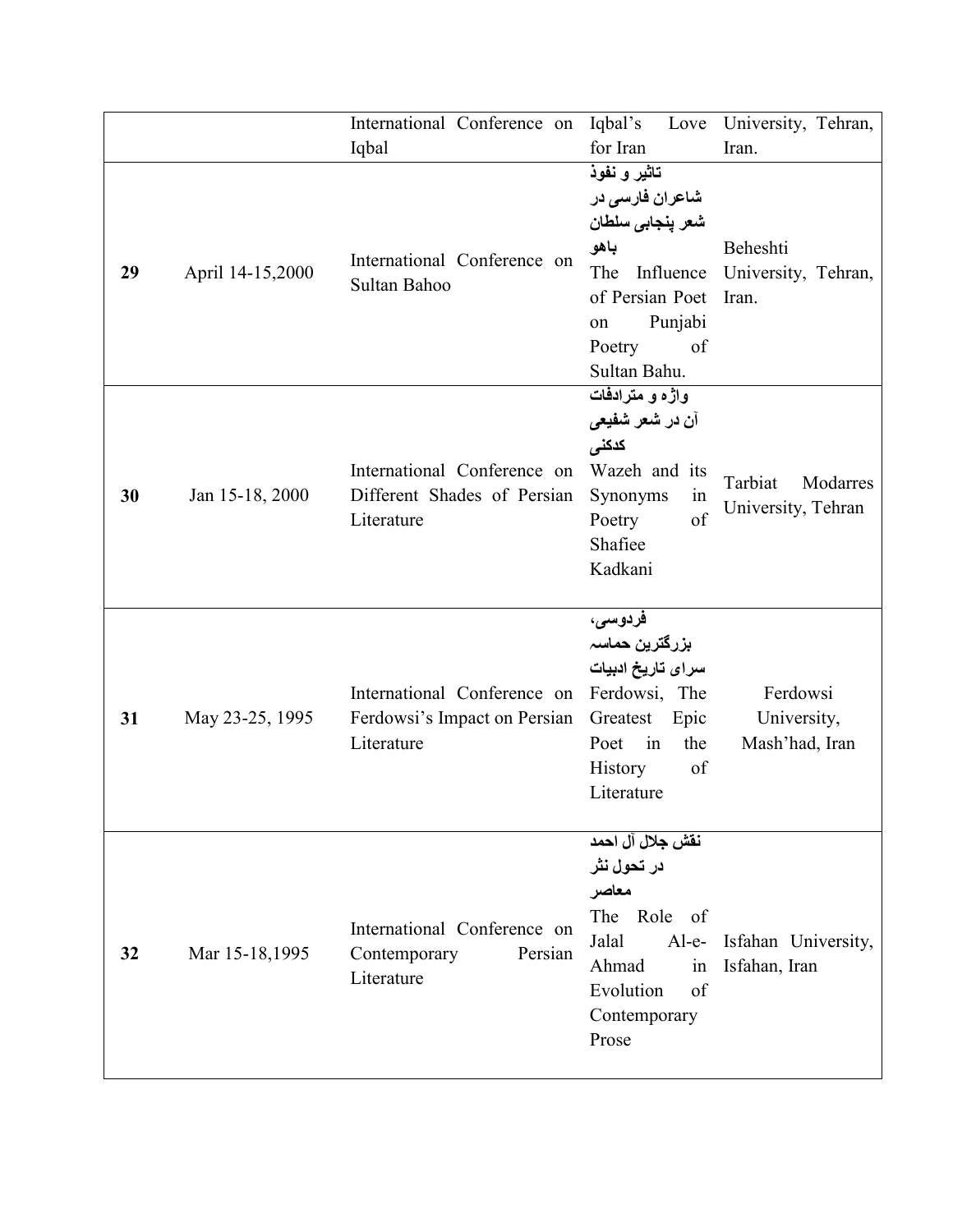### **RESEARCH SUPERVISION EXPERIENCE:**

#### **PhD Thesis:**

| Sr.<br>No.   | Name of<br><b>Student</b> | <b>Title</b>                                                                                                                                               | Name of<br>University                               | <b>Registr</b><br>ation<br>Date | <b>Present</b><br><b>Status</b> |
|--------------|---------------------------|------------------------------------------------------------------------------------------------------------------------------------------------------------|-----------------------------------------------------|---------------------------------|---------------------------------|
| 1            | Shahida<br>Alam           | صور خيال در شعر شبہ قار ه<br>Sub- the<br>in<br>Imagery<br>continents style Persian<br>poetry                                                               | University<br>of<br>Punjab,<br>Lahore,<br>Pakistan. | 2001                            | Degree<br>awarded in<br>2008    |
| $\mathbf{2}$ | Athar<br>Masood           | بر رس <i>ی</i> متون فارس <i>ی</i> در باره<br>ھنر صوتی شبہ قارہ<br>Research Analysis of the<br>Persian texts about vocal Pakistan.<br>arts of Sub-continent | University<br>of<br>the<br>Punjab,<br>Lahore,       | 2003                            | Degree<br>awarded in<br>2010    |

# **M.Phil Student Supervised & Awarded Degrees:**

| S.No<br>٠ | <b>Name of Student</b> | <b>Title</b>                                                                                                             | <b>Name of University</b>                         | Registration<br>$\bf{Date}$ –<br>Completion<br>Date |
|-----------|------------------------|--------------------------------------------------------------------------------------------------------------------------|---------------------------------------------------|-----------------------------------------------------|
|           | Farrukh Khalid         | اساطیر در شعر شفیعی کدکن <i>ی</i><br>Mythologies in the Poetry of Shafiee<br>Kadkani                                     | University of the<br>Punjab, Lahore,<br>Pakistan. | 2006-08                                             |
| 2         | Farkhanda<br>Yasmeen   | طبیعت ستای <i>ی</i> در هشت کتاب سهراب سپه <i>ر ی</i><br>The Praise of Nature in HASHT<br><b>KETAAB</b> by Sohrab Sepehri | University of the<br>Punjab, Lahore,<br>Pakistan. | 2006-08                                             |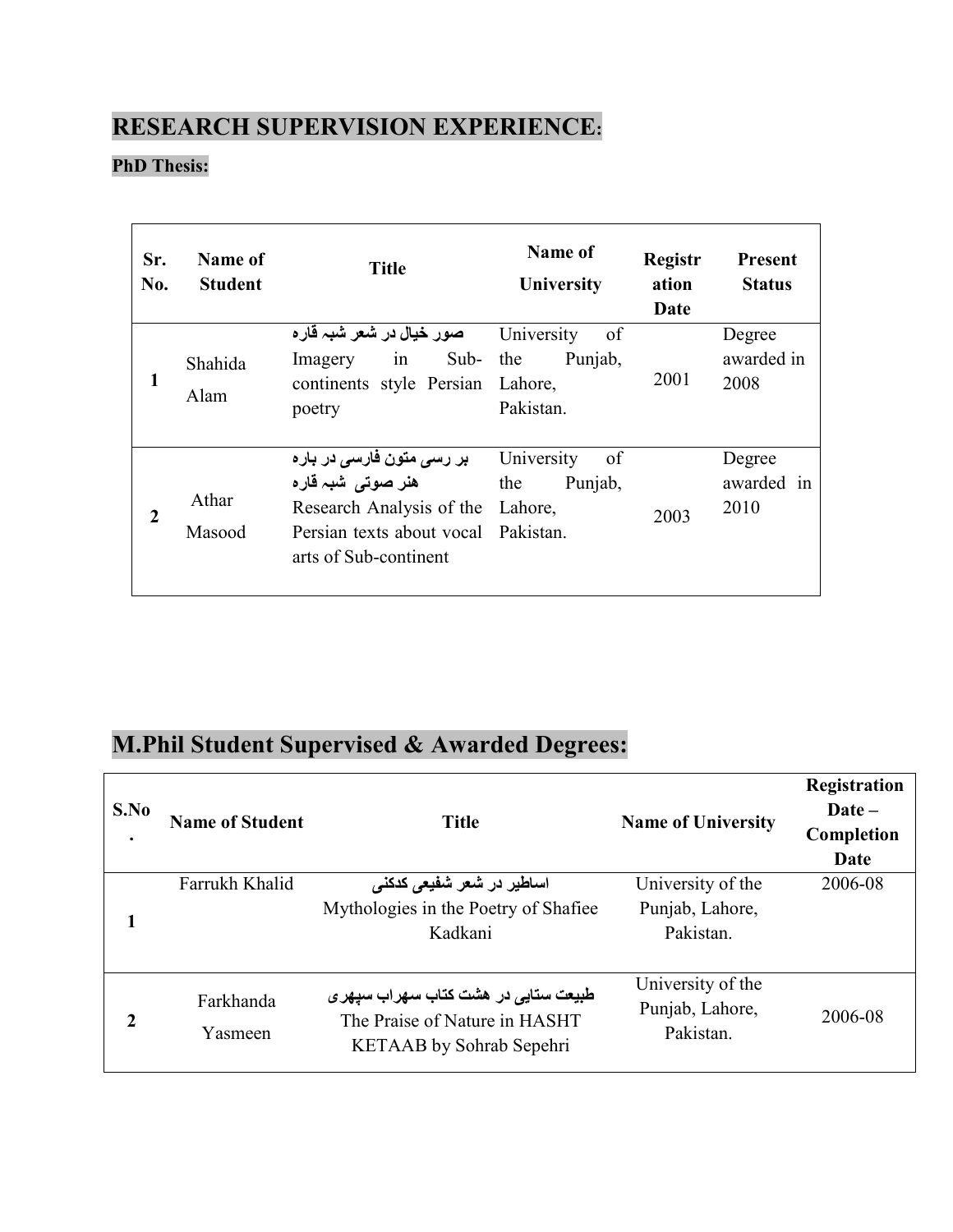|   |                 | University مطالعہ تطبیقی مخزن الاسرار از نظامی Shabana Shafeeq |                       | of the    | 2006-08 |
|---|-----------------|----------------------------------------------------------------|-----------------------|-----------|---------|
|   |                 | گنجوی و مطلع الانوار از امیر خسرو                              | Punjab,               | Lahore,   |         |
| 3 |                 | Comparative Study<br>$\mathbf{A}$                              | of Pakistan.          |           |         |
|   |                 | MAKHZAN UL ASRAR by Nizami                                     |                       |           |         |
|   |                 | & MATLA UL ANWAAR by                                           |                       |           |         |
|   |                 | Khosrow                                                        |                       |           |         |
|   | Tehmina Qureshi | تدوين و تحشيه و تعليقات شعر العجم                              | University            | of<br>the | 2005-07 |
| 4 |                 | ( بخش ينجم)                                                    | Punjab,               | Lahore,   |         |
|   |                 | Compilation & Annotation of Sher- Pakistan.                    |                       |           |         |
|   |                 | ul-Ajam (Part-V)                                               |                       |           |         |
|   | Zahida Abdul    | بررسی و ترجمہ اردوی زندگی نامہ ابراھیم                         |                       |           | 2004-06 |
|   | Haq             | ادهم                                                           | University            | of<br>the |         |
|   |                 | Analysis, Annotation and Urdu Punjab,                          |                       | Lahore,   |         |
| 5 |                 | Translation of the bibliography of Pakistan.                   |                       |           |         |
|   |                 | Ibrahim Adham (Zendagi Nameh                                   |                       |           |         |
|   |                 | Ibrahim Adham)                                                 |                       |           |         |
|   | Samina Yasmin   |                                                                |                       |           |         |
|   |                 | بر رسی و ترجمہ اردوی مبادی عرفان و<br>تصوف                     |                       | of<br>the | 2004-06 |
|   |                 | Analysis, Annotation and Urdu                                  | University<br>Punjab, | Lahore,   |         |
| 6 |                 | of the<br>Translation<br>of<br>basics                          | Pakistan.             |           |         |
|   |                 | Mysticism<br>(Mobadi<br>Irfan<br>wa                            |                       |           |         |
|   |                 | Tasawof)                                                       |                       |           |         |
|   | Muhammad        | بر رسی و ترجمہ اردوی فرهنگ فارسی دری                           |                       |           | 2004-06 |
|   | Ghazanfar Ali   | Analysis, Annotation and Urdu                                  | University            | of<br>the |         |
| 7 | Waraich         | Translation of Persian, Dari Literary                          | Punjab,               | Lahore,   |         |
|   |                 | Dictionary (Farhang e Farsi Dari)                              | Pakistan.             |           |         |
|   |                 |                                                                |                       |           |         |
|   |                 | تدوين و تحشيه و تعليقات شعر العجم ( بخش                        | University            | of<br>the |         |
|   |                 | سوم)                                                           | Punjab,               | Lahore,   |         |
| 8 | Fazilat Zahra   | Compilation & Annotation of Sher-                              | Pakistan.             |           | 2004-06 |
|   |                 | ul-Ajam (Part-III)                                             |                       |           |         |
|   |                 |                                                                |                       |           |         |
|   | Nadia Asif      | بر رسی تطبیقی گلستان و بهارستان                                |                       |           | 2003-05 |
|   |                 | A comparative analysis of Golestan                             | University            | the<br>of |         |
| 9 |                 | and Baharastan                                                 | Punjab,               | Lahore,   |         |
|   |                 |                                                                | Pakistan.             |           |         |
|   |                 |                                                                |                       |           |         |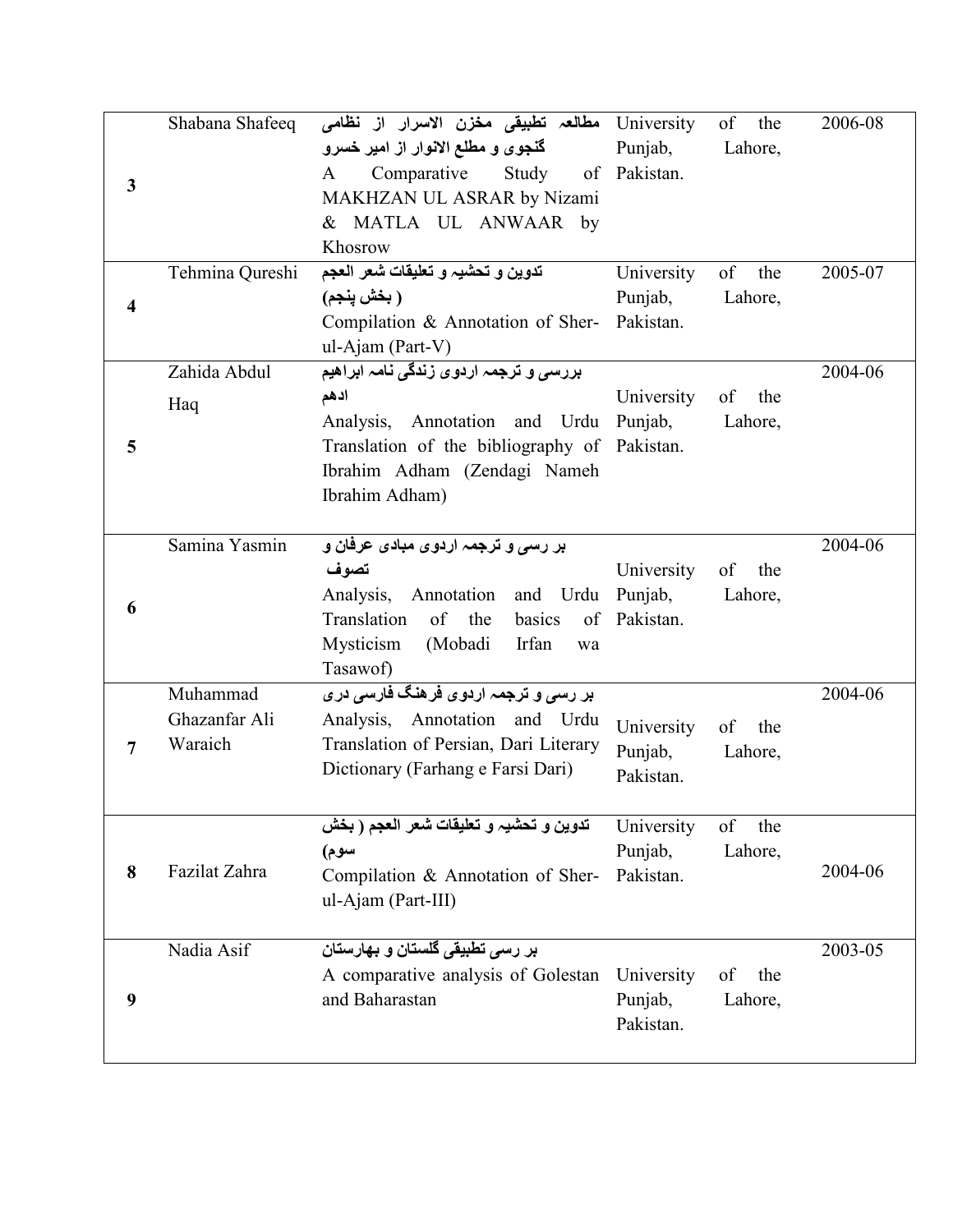|    | Faiza Taskeen               | صناعات شعری در گلستان سعدی                                                                                                                                                                                                       | University                         | of the               | 2003-05 |
|----|-----------------------------|----------------------------------------------------------------------------------------------------------------------------------------------------------------------------------------------------------------------------------|------------------------------------|----------------------|---------|
| 10 | Batool                      | Analysis of Rhetoric in Golestan of                                                                                                                                                                                              | Punjab,                            | Lahore,              |         |
|    |                             | Sadi                                                                                                                                                                                                                             | Pakistan.                          |                      |         |
| 11 | Uzma Zubair                 | بر رسی و ترجمہ اردوی مرجع شناسی و<br>روش تحقيق (بخش اول)<br>Analysis, Annotation and Urdu<br>Translation of Reference Studies and<br>Research Methodologies<br>(Marja<br>Shenasi wa Rawesh e Tahqiq) part-I                      | University<br>Punjab,<br>Pakistan. | of the<br>Lahore,    | 2003-05 |
| 12 | Ubaid Ullah                 | بر رسی و ترجمہ اردوی مرجع شناسی و<br>روش تحقيق (بخش دوم)<br>Analysis,<br>Annotation<br>and Urdu<br>Translation of Reference Studies and<br>Research Methodologies<br>(Marja<br>Shenasi wa Rawesh e Tahqiq) part-<br>$\mathbf{I}$ | University<br>Punjab,<br>Pakistan. | of<br>the<br>Lahore, | 2003-05 |
| 13 | Nazia Nazir                 | بر رسی و ترجمہ اردوی مرجع شناسی و<br>روش تحقيق (بخش سوم)<br>Annotation and Urdu<br>Analysis,<br>Translation of Reference Studies and<br>Research Methodologies<br>(Marja<br>Shenasi wa Rawesh e Tahqiq) part-<br>Ш               | University<br>Punjab,<br>Pakistan. | of<br>the<br>Lahore, | 2003-05 |
| 14 | Nabila Sheikh               | فر هنگ اصطلاحات جاوید نامہ<br>A dictionary of technical terms of<br>Javid Nameh                                                                                                                                                  | University<br>Punjab,<br>Pakistan. | of<br>the<br>Lahore, | 2003-05 |
| 15 | Muhammad<br>Javed Iqbal Naz | تصحيح و تدوين و تحشيہ مثنى گلشن معانى<br>Editing, Annotation and compilation<br>of Mathanavi Golshan e Maani                                                                                                                     | University<br>Punjab,<br>Pakistan. | of<br>the<br>Lahore, | 2002-04 |